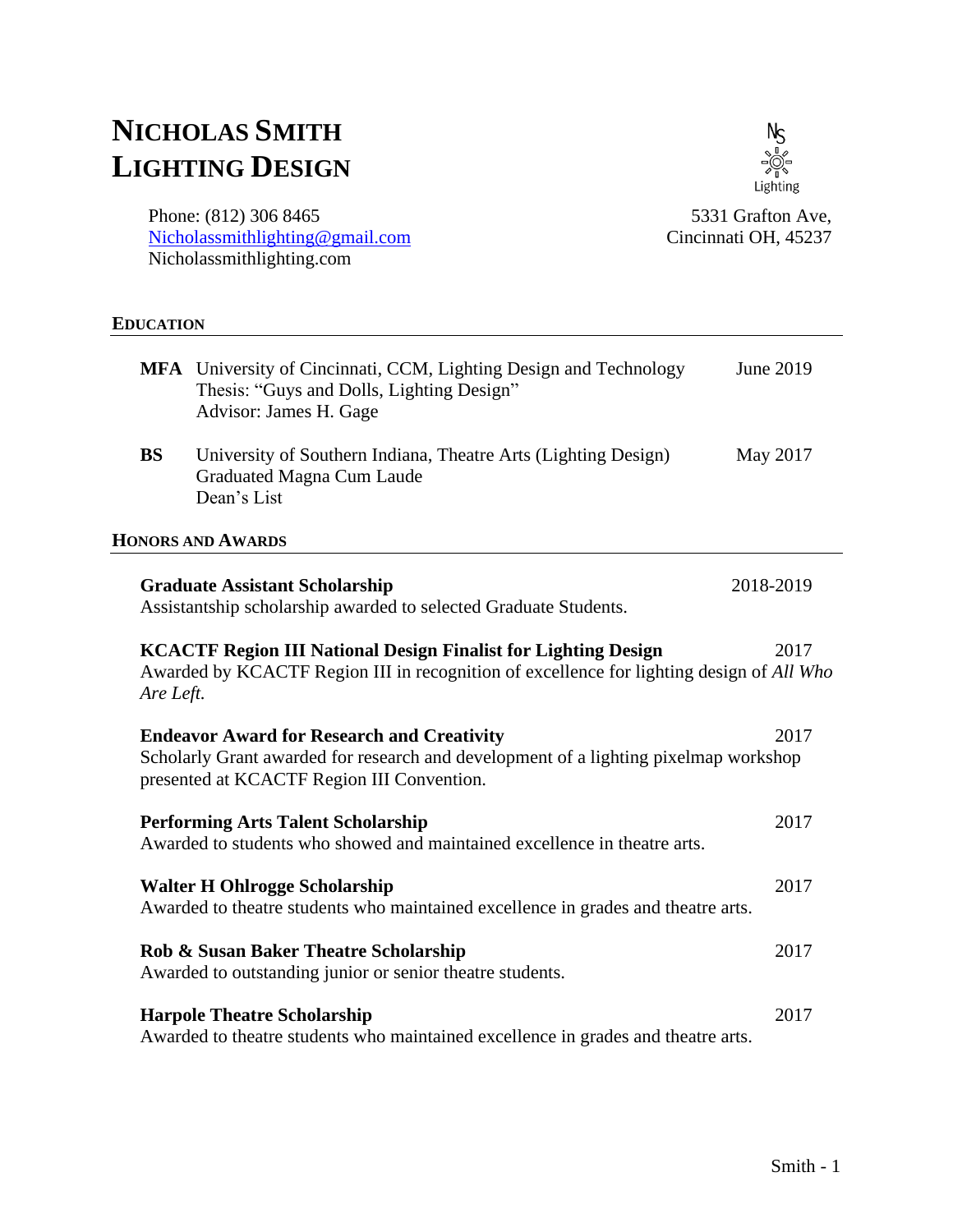| <b>KCACTF Region III National Design Finalist for Lighting Design</b><br>Awarded by KCACTF Region III in recognition of excellence for lighting design of All Who<br>Are Left. | 2017 |
|--------------------------------------------------------------------------------------------------------------------------------------------------------------------------------|------|
| <b>Performing Arts Talent Scholarship</b><br>Awarded to students who showed and maintained excellence in theatre arts.                                                         | 2016 |
| <b>Walter H Ohlrogge Scholarship</b><br>Awarded to theatre students who maintained excellence in grades and theatre arts.                                                      | 2016 |
| <b>KCACTF Region III SILV Award for Lighting Design</b><br>Awarded by the Stagecraft Institute of Las Vegas for excellence in lighting design of Richard<br>Ш.                 | 2016 |
| <b>KCACTF Region III Regional Design Award for Lighting Design</b><br>Awarded by KCACTF Region III for excellence in lighting design of Richard III.                           | 2016 |
| <b>Performing Arts Talent Scholarship</b><br>Awarded to students who showed and maintained excellence in theatre arts.                                                         | 2015 |

### **TEACHING EXPERIENCE**

### **Classes Taught:**

### **University of Cincinnati CCM**, Cincinnati OH **Jan 2021- April 2021**

- Adjunct Professor, Moving Light Programming II
	- Created syllabus and curriculum for class.
	- Gave students working understanding of Hog 4 Consoles, and held seminars/masters' classes for media server integration (Disguise and Touch Designer).
	- Educated students in proper techniques in lighting programming (syntax, efficiency, design aesthetic, etc.).
	- Created virtual lighting rigs, with which each student programmed to multiple songs, demonstrating their skills on each console, and provided feedback.
	- Led students through creating their own working show files for each console, to travel between shows.
	- Coordinated a yearly event called BAMM in which student program on a large scale live lighting rig (This year: 75 moving fixtures, 90 LED fixtures). They are each given a previsualization file with which to prep as well as limited hours on the console and in the space to simulate a real world concert/corporate setting. The projects are then presented live utilizing timecode and mild busking (2021 utilized a live camera feed instead of a live audience in the space).

# **University of Cincinnati CCM**, Cincinnati OH **Aug 2020-Dec 2020**

Adjunct Professor, Moving Light Programming I

- Created syllabus and curriculum for class.
- Gave students working understanding of Eos Consoles, and GrandMA2 consoles.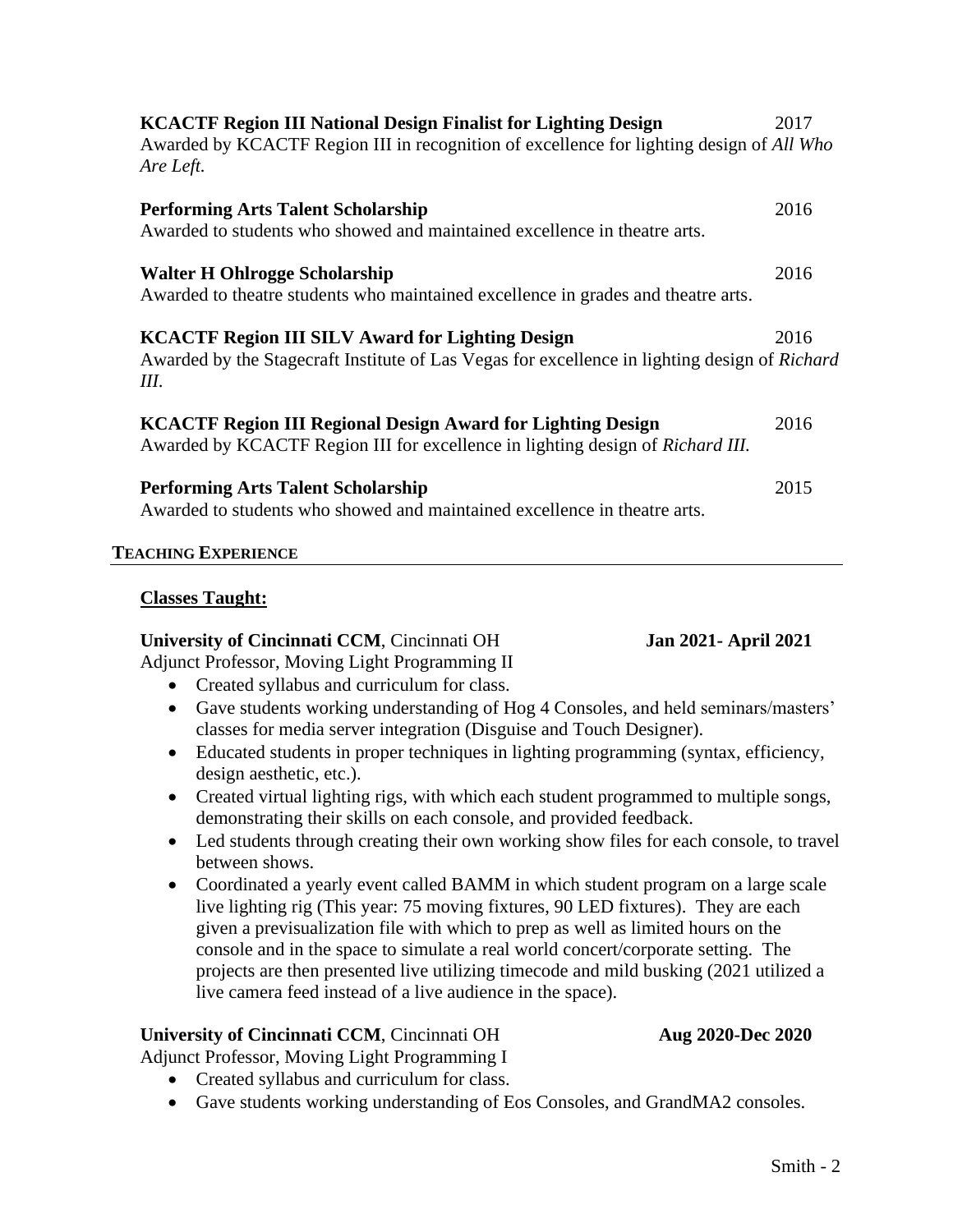- Educated students in proper techniques in lighting programming (syntax, efficiency, design aesthetic, etc.).
- Created virtual lighting rigs, with which each student programmed to multiple songs, demonstrating their skills on each console, and provided feedback.
- Led students through creating their own working show files for each console, to travel between shows.
- Presented a live rig on which students practiced their live busking skills on the GrandMA2.

# **University of Cincinnati CCM**, Cincinnati OH **Aug 2020-Dec 2020**

Adjunct Professor, Digital Portfolios

- Created syllabus and curriculum for class.
- Lectures on following topics (Cover letter, resumes, business cards, websites, virtual/hard copy portfolios, invoices, contracts, logos, etc.)
- Graded and provided feedback on all materials submitted by students. (Business cards, portfolios, resumes, cover letters, websites, etc.)
- Created and facilitated virtual student showcase of all class materials.

# **University of Cincinnati CCM**, Cincinnati OH **Jan 2019-May 2019**

Teaching Assistant, Vectorworks for the Theatre

- Assisted Professor Mark Williams during spring semester.
- Gave lectures on topics such as 2D and 3D modeling, class and layer structure, and Spotlight tools/usage.
- Graded and provided feedback on all materials submitted by students.

# **University of Cincinnati CCM**, Cincinnati OH **Aug 2018-Dec 2018**

Teaching Assistant, Digital Portfolio

- Assisted Professor Mark Williams during fall semester.
- Gave lectures on topics such as resumes, websites, etc.
- Graded and provided feedback on all materials submitted by students. (Business cards, portfolios, resumes, cover letters, websites, etc.)
- Assisted in set up and execution of student showcase.

# **University of Southern Indiana**, Evansville IN **Aug 2016- Dec 2016**

Teaching Assistant, Lighting Technology

- Taught class both hands-on via on site with lighting technology, and in traditional classroom setting via lecture.
- Presented students with a basic understanding of electricity and the inner workings of the technology used in the entertainment industry.
- Assisted with basic paper project to develop skills in preparing and understanding lighting paperwork.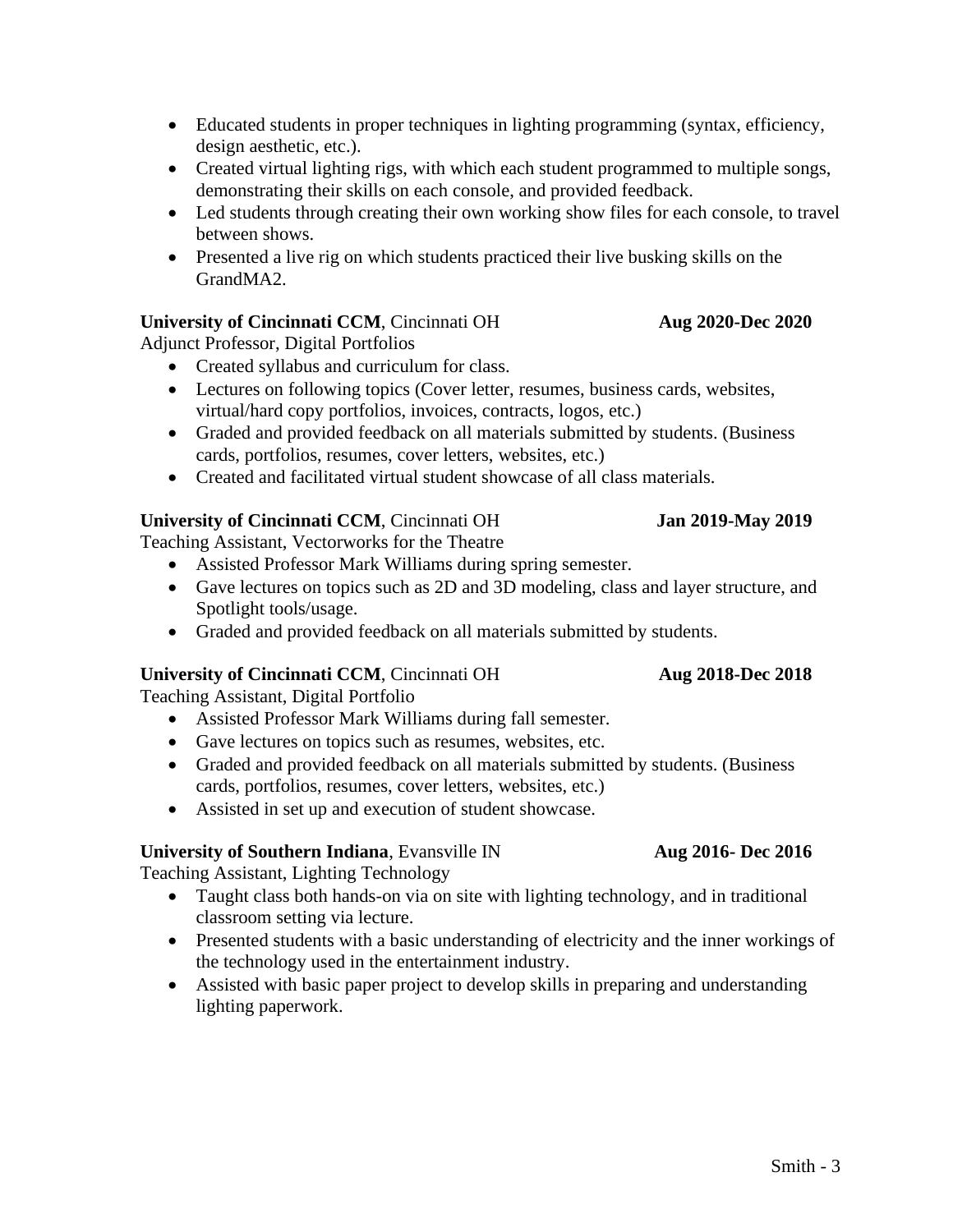# **Castle Middle School**, Newburgh IN **Jan 2015-April 2015**

Concert Choir, Assistant Director

- Led warm up and sight reading exercises and taught vocal parts to students.
- Conducted and led rehearsals of concert repertoire.

# **North High School**, Evansville IN **Aug 2012-May 2013**

Chemistry I & II, Teaching Assistant

- Assisted in preparing lesson plans with instructor.
- Led the set up and preparation for experiments and labs (creating chemicals, organizing equipment, proper PPE, etc.).
- Offered assistance to students during labs and homework assignments as needed.

# **North High School**, Evansville IN **Aug 2011-May 2013**

Concert Choir/Intermediate Choir, Teaching Assistant

- Led warm up and sight reading exercises and taught vocal parts to students.
- Conducted and led rehearsals of concert repertoire.
- Led full rehearsals when instructor was absent or away.

# **Additional Positions:**

### **University of Cincinnati CCM**, Cincinnati OH **Aug 2018- May 2019 Lighting Shop Supervisor**

- Led students in maintenance and repair of lighting inventory.
- Taught students the inner workings of intelligent and moving fixtures.
- Maintained a safe and clean working environment for all students/faculty.

# **University of Southern Indiana**, Evansville IN **Aug 2015- May 2017 Lighting Lab Supervisor**

- Led students in all show load ins and strikes.
- Taught students how to read and understand lighting paperwork for the implementation of a design.
- Demonstrated proper hang, cable, and focus techniques for lighting fixtures.
- Mentored students to become Master Electricians, and all duties assigned to the position.
- Led students in maintenance and repair of lighting inventory.
- Taught students the inner workings of intelligent and moving fixtures.

# **EXPERIENCE**

# **Freelance Designer Aug 2010-Present**

- Provides lighting design services for theatre, corporate, concerts, architecture, film, dance, and other events across the country.
- Assists and creates designs with other lighting designers in a variety of lighting disciplines.
- Serves as technical lighting support when needed, such as drafting, programming, etc.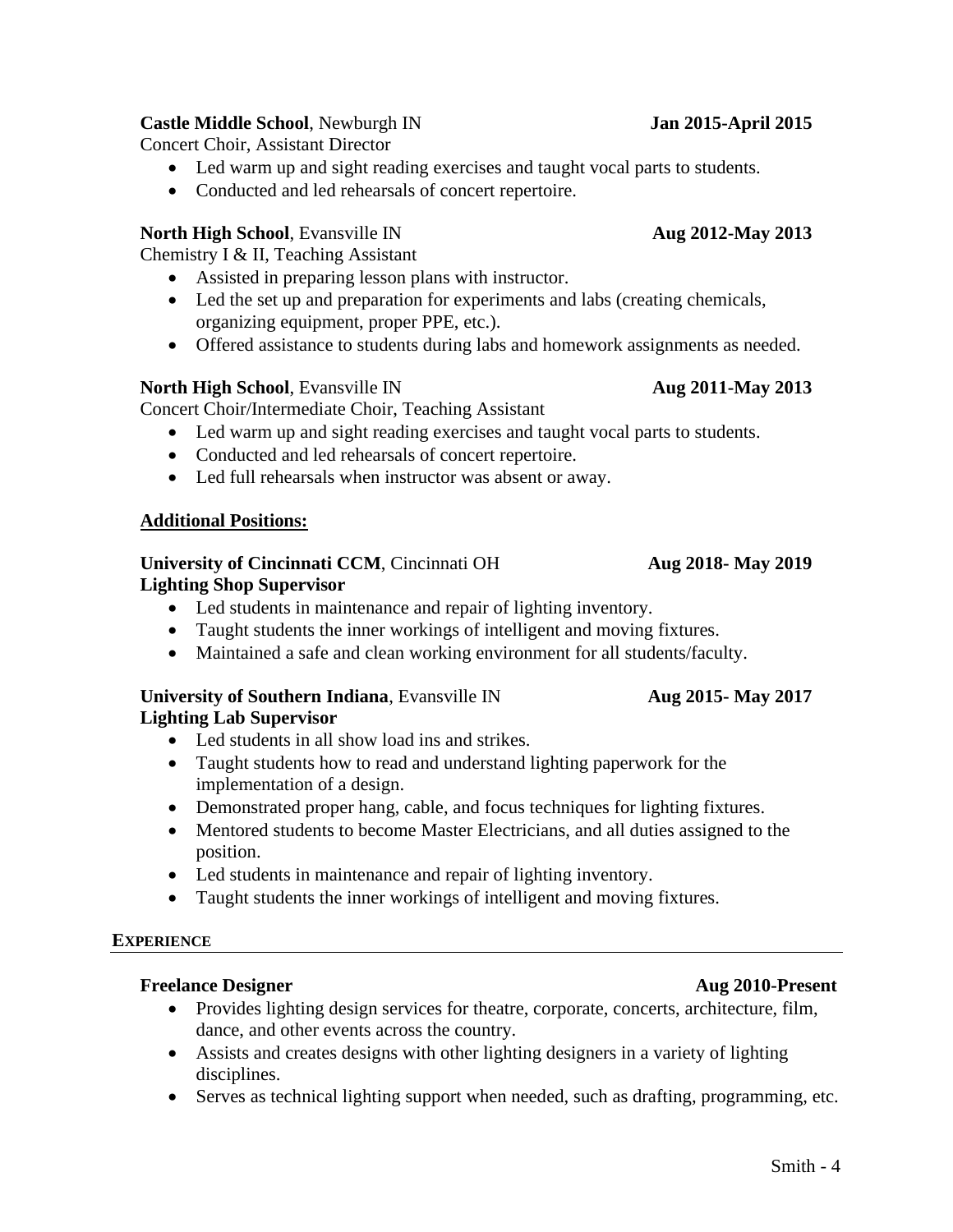• List of credits provided on page 8.

# **Lighting and Stage Director Sept 2019-Present**

**Crossroads Church, Mason OH.**

- Creates Lighting and Rig Design for each service series.
- Acts as Master Electrician, planning all hanging, cabling, and addressing of fixtures.
- Maintains lighting inventory and makes necessary repairs and replacements.
- Manages lighting budget, purchase of new equipment, and installations.
- Programs lighting weekly for every service.
- Hangs and inspects all rigging equipment for the site.
- Manages a team of both staff and volunteers for each load-in and strike.
- Consults with outside organizations for use of auditorium and equipment.
- Drafts and creates 3D representations of venues, rigs, and layout for multiple sites.
- Manages balance of lighting for camera broadcast to other sites and online viewers, as well as IMAG

### **Lighting Contractor Crossroads Church Jan 2019-Sept 2019 Crossroads Church, National Office Mason OH**

- Created Lighting and Rig Design for each service series and altered designs to work for eight different venues.
- Drafted and created 3D representations of venues, rigs, and layout for multiple sites.
- Led repair of lighting inventory for all sites.
- Assisted with lighting load-ins and strikes.

# **Event Technician Lead May 2019-Sept 2019**

# **Cincinnati Center City Development Corporation**, **Cincinnati OH**

- Designed and programmed for local events at multiple venues through the city.
- Assisted with load-ins and strikes for events.
- Occasionally ran sound/video equipment when necessary.

# **University of Cincinnati, CCM**

- Assisted Resident Master Electrician in weekly maintenance of lighting equipment and venues.
- Provided support for show load-ins and strikes for each venue.
- Supervised and led undergraduate students in show processes, including design, technology, load-ins, and strikes.
- Assisted lighting professors as needed to guest lecture during classes, led students in class projects, and show assignments.

# **Assistant Resident Lighting Designer Aug 2018-May 2019**

# **University of Cincinnati, CCM, Cincinnati OH**

- Drafted and updated repertory plots for all venues at CCM.
- Designed plots and created inventories for each venue at CCM.
- Focused repertory lighting after each show strike.

# **Graduate Assistant Aug 2017-June 2019**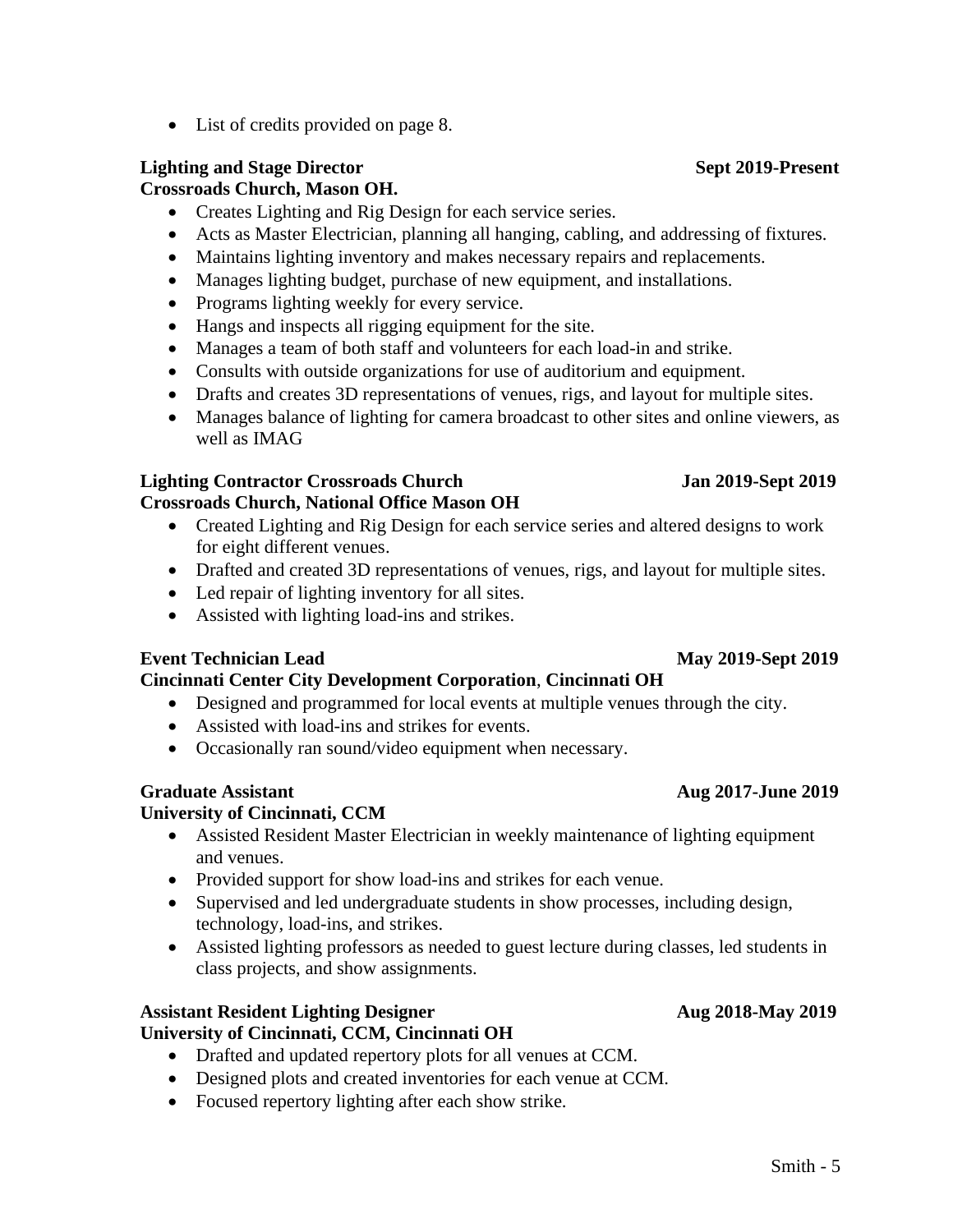• Assisted students with needs and questions for each venue and designs at CCM.

### **Architectural Lighting Consultant (Freelance) Nov 2018-Feb 2019 St. Peter in Chains Cathedral, Cincinnati OH**

- Conducted thorough site visit and lighting measurements for renovation.
- Designed plots for all rooms in the venue outlining plans for new lighting.
- Produced a budget based on lighting needs, and lighting fixtures recommended.

### Assistant Lighting Designer (Freelance) Nov 2018-Jan 2019 **Gorilla Exhibit Cincinnati Zoo, Cincinnati OH**

- Conducted site visits, and measurements for lighting focus.
- Updated lighting paperwork and plots.
- Assisted in hang and focus of fixtures on site.

# **Assistant Lighting Designer May 2018-Aug 2018**

# **Cincinnati Opera, Cincinnati OH**

- Drafted and created paperwork for each of five shows throughout the season.
- Assisted with load-ins and strikes for events, including focus work, and programming.
- Led recreation of a world premiere based on notes and videos provided by original lighting designer.
- Assisted lighting designer and associate designer in daily processes: submitting and tracking quotes and purchase orders, communicating design choices to other departments and crew, leading focus calls for shows, etc.

# **Assistant Master Electrician May 2017-Aug 2017**

# **Maine State Music Theatre, Brunswick ME**

- Created all electrician paperwork and plans for executing lighting designs.
- Led and created all practical lighting fixtures from marquee signs, to LED light boxes.
- Led lighting crew during load-ins and strikes.
- Assisted in the management of budgets, purchases, and rentals for the season.
- Responsible for the maintenance and troubleshooting of all lighting fixtures.

# **Gaffer Apr 2017-Jun 2017**

# **Independent Film,** *It Came From the Stars*

- Generated/programmed all lighting effects and practical lighting for the film.
- Assisted Director in setting design aesthetics for each scene.
- Led on site set up, focus, and implementation of lighting.

# **Event Technician** Aug 2016-May 2017

# **University of Southern Indiana**

• Designed and programmed for outside theatre companies, philanthropies, political events, and ceremonies.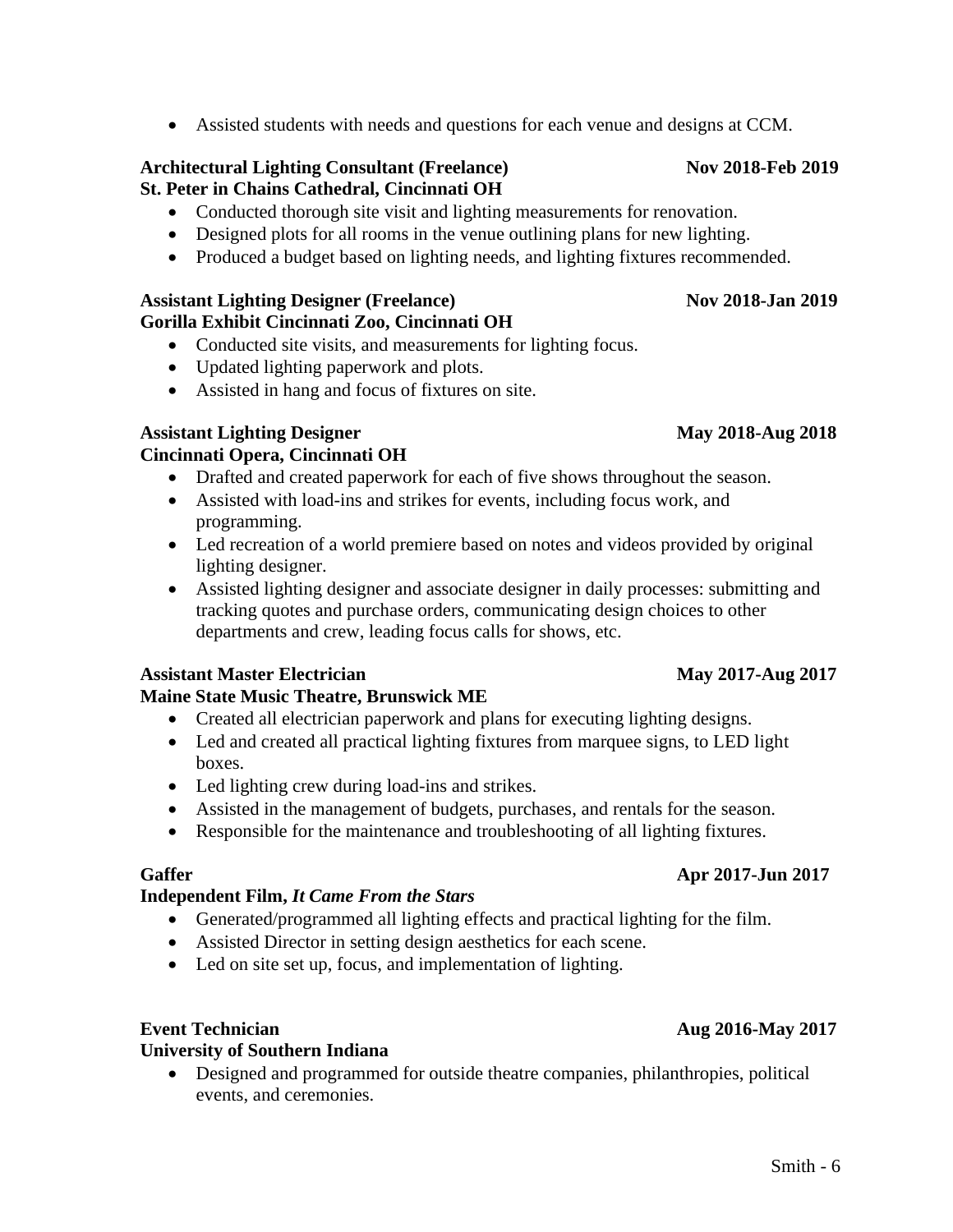- Served as lighting consultation for all outside groups using the auditorium and lighting equipment.
- Acted as Master Electrician for all outside events and uses of the performance spaces.

# **Lighting Technician/Warehouse Hand May 2016-Aug 2016**

# **4 Wall Lighting, Nashville TN**

- Responsible for maintenance of gear before and after rental.
- Tested and repaired lighting fixtures and consoles.
- Fabricated cabling and solutions for specific needs during events.
- Assisted in the checking and quality control of rigging motors.

# **Lighting Technician May 2015-Aug 2015**

# **New Harmony Theatre, New Harmony IN**

- Assisted with load-in, focus, and strike for each show during the season.
- Repaired and maintained lighting equipment.
- Programmed and operated console for shows.
- Ran spotlight for the final show of the season.

## **Lighting and Sound Director (Freelance Contractor) Aug 2013-Aug 2015 EVSC School System, Evansville IN**

- Designed, programmed, and ran events, shows, and concerts for schools throughout the EVSC School System.
- Consulted with schools and administration on equipment and installation for multiple venues.
- Led installation of new sound and lighting systems with help of students in the school system.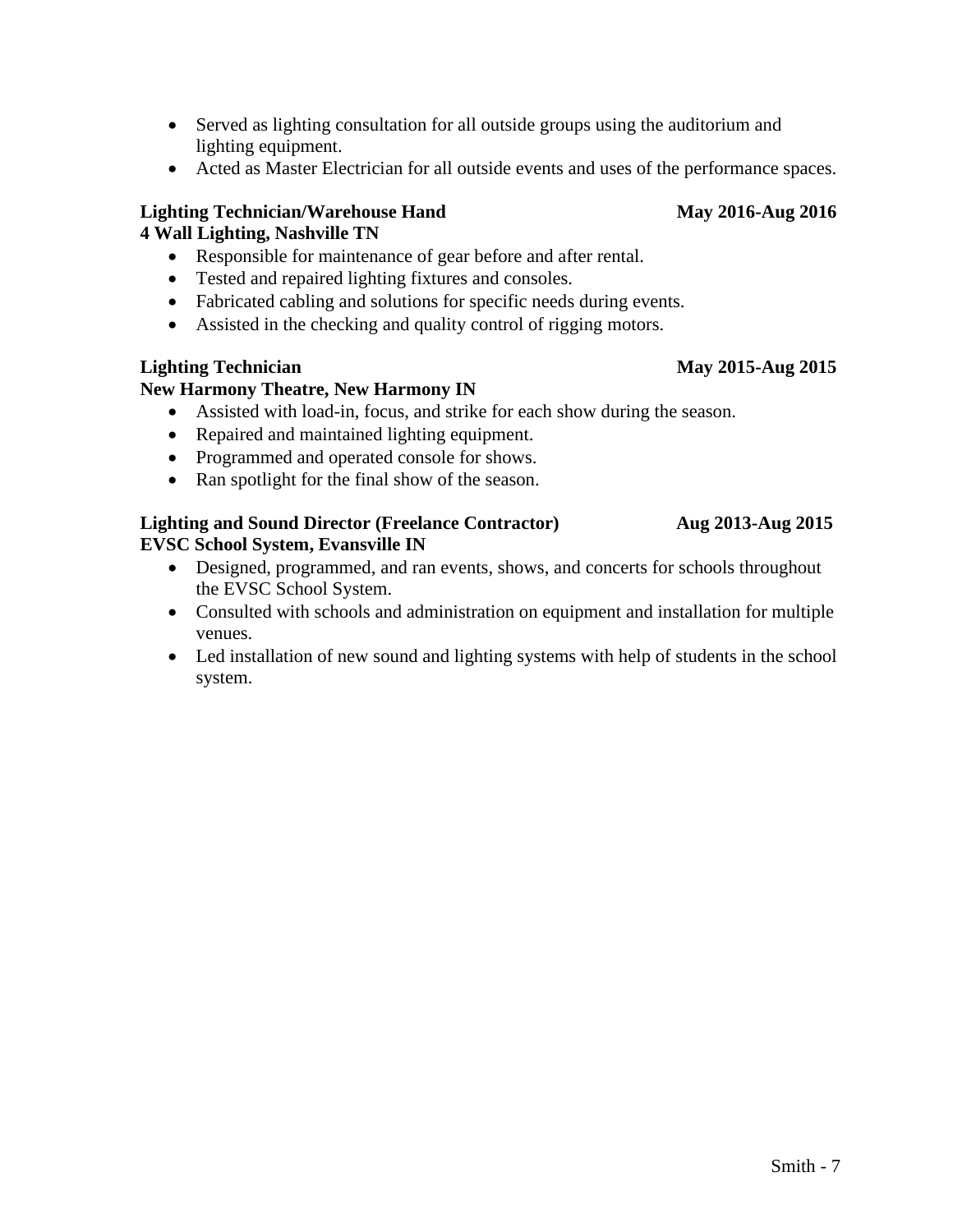# **LIGHTING DESIGN CREDITS \*DENOTES ASSISTANT OR ASSOCIATE DESIGN**

| <b>Year:</b> | Show:                           | <b>Organization:</b>            | Director/Designer:           |
|--------------|---------------------------------|---------------------------------|------------------------------|
| 2020         | The Curious Incident of the Dog | Xavier University               | <b>Stephen Skiles</b>        |
|              | in the Nighttime*               |                                 |                              |
| 2020         | Becoming Frida*                 | <b>Dutch National Ballet</b>    | Annabelle Lopez Ochoa        |
| 2020         | LoCash Tour*                    | LoCash                          | <b>Erik McCandless</b>       |
| 2019         | Ring of Fire                    | <b>Memorial Hall</b>            | Leslie Goddard               |
| 2019         | <b>Phantom Dances</b>           | Dayton Ballet                   | Karen Burke, Penny Saunders  |
|              |                                 |                                 | Amy Selwert, Nicole Haskins  |
| 2019         | Dead Can Dance                  | <b>Exhale Dance Tribe</b>       | Missy Lay Zimmer             |
| 2019         | <b>Making Moves</b>             | Dayton Dance Initiative         | Josie Green                  |
| 2019         | <b>Yeast Nation</b>             | CCM, University of Cincinnati   | Vincent DeGeorge             |
| 2019         | Lady of the Camellias*          | Kansas City Ballet              | <b>Trad Burns</b>            |
| 2019         | This is Not the Little Prince*  | Whim W'him, Seattle WA          | <b>Olivier Wevers</b>        |
| 2019         | Guys and Dolls                  | CCM, University of Cincinnati   | Diane Lala                   |
| 2019         | Motherhood Out Loud             | Carnegie Theatre                | Jodie Meyn                   |
| 2018         | The Coronation of Poppea*       | Cincinnati Opera                | <b>Thomas Hase</b>           |
| 2018         | Another Brick in the Wall*      | Cincinnati Opera                | Anne-Catherine Simard-       |
|              | (World Premiere)                |                                 | Deraspe                      |
| 2018         | La Traviata*                    | Cincinnati Opera                | <b>Thomas Hase</b>           |
| 2018         | The Flying Dutchman*            | Cincinnati Opera                | <b>Thomas Hase</b>           |
| 2018         | Choreographers' Showcase        | CCM, University of Cincinnati   | Andre Megerdichian           |
| 2018         | Directors' Cut*                 | Cincinnati Ballet               | Michael Mazzola, Les Dickert |
| 2017         | Romeo and Juliet*               | Cincinnati Ballet               | <b>Trad Burns</b>            |
| 2017         | Candide*                        | CCM, University of Cincinnati   | Oliver Littleton             |
| 2017         | Sondheim on Sondheim            | CCM, University of Cincinnati   | Aubrey Berg                  |
| 2017         | Mr. Burns, A Post-Electric Play | University of Southern Indiana  | Eric Altheide                |
| 2017         | In the Red and Brown Water      | University of Southern Indiana  | Enjoli Drake                 |
| 2016         | All Who are Left                | University of Southern Indiana  | Raul Hernandez               |
|              | (World Premiere)                |                                 |                              |
| 2016         | The Motherfucker With the Hat*  | T. Schreiber Studio             | Eric Cope                    |
| 2016         | The Phantom of the Opera        | North High School               | Andrea Drury                 |
| 2016         | Paul Robeson                    | Black Rep Theatre, St. Louis MO | <b>Ron Himes</b>             |
| 2016         | The Last Five Years             | Jacob Ball Foundation           | <b>Tiffany Schreiber</b>     |
| 2015         | Les Mis                         | Jacob Ball Foundation           | Sue Schreiber                |
| 2015         | Don Quixote                     | Children's Center for Dance     | Deena Laska-Lewis            |
| 2014         | Nutcracker                      | Indiana Ballet                  | Kerri Lambert                |

# **LIGHTING TECHNOLOGY CREDITS**

| <b>Role:</b>            | Show:                          | Organization:                                 | Designer:       |
|-------------------------|--------------------------------|-----------------------------------------------|-----------------|
| Master Electrician      | Music Man Jr.                  | Maysville Theatre                             | David Bratcher  |
| Ass. Master Electrician | <b>Newsies</b>                 | Maine State Music Theatre                     | Dan Efros       |
| Ass. Master Electrician | Grease                         | Maine State Music Theatre                     | Jessie Klug     |
| Ass. Master Electrician | Guys and Dolls                 | Maine State Music Theatre                     | Anne Duga       |
| Ass. Master Electrician | AlwaysPatsy Cline              | Maine State Music Theatre                     | Matt Demascolo  |
| Ass. Master Electrician | Hank Band                      | Maine State Music Theatre                     | Erik McCandless |
| Electrician             | Mr. Burns a Post-Electric Play | University of Southern Indiana Nicholas Smith |                 |
| Master Electrician      | Crumbs from the Table of Joy   | University of Southern Indiana                | Eric Cope       |
| Electrician             | In the Red and Brown Water     | University of Southern Indiana                | Nicholas Smith  |
| Master Electrician      | Glass Menagerie                | University of Southern Indiana Rachel Thomas  |                 |
| Master Electrician      | Swan's Love                    | New Voices Opera                              | David Kote      |
| Master Electrician      | The Forest of Dreams           | New Voices Opera                              | David Kote      |
| Master Electrician      | Tartuffe                       | University of Southern Indiana                | Eric Cope       |
| Master Electrician      | Paul Robeson                   | Black Rep Theatre, St. Louis                  | Nicholas Smith  |
| Master Electrician      | Grapes of Wrath                | University of Southern Indiana                | Nicholas Smith  |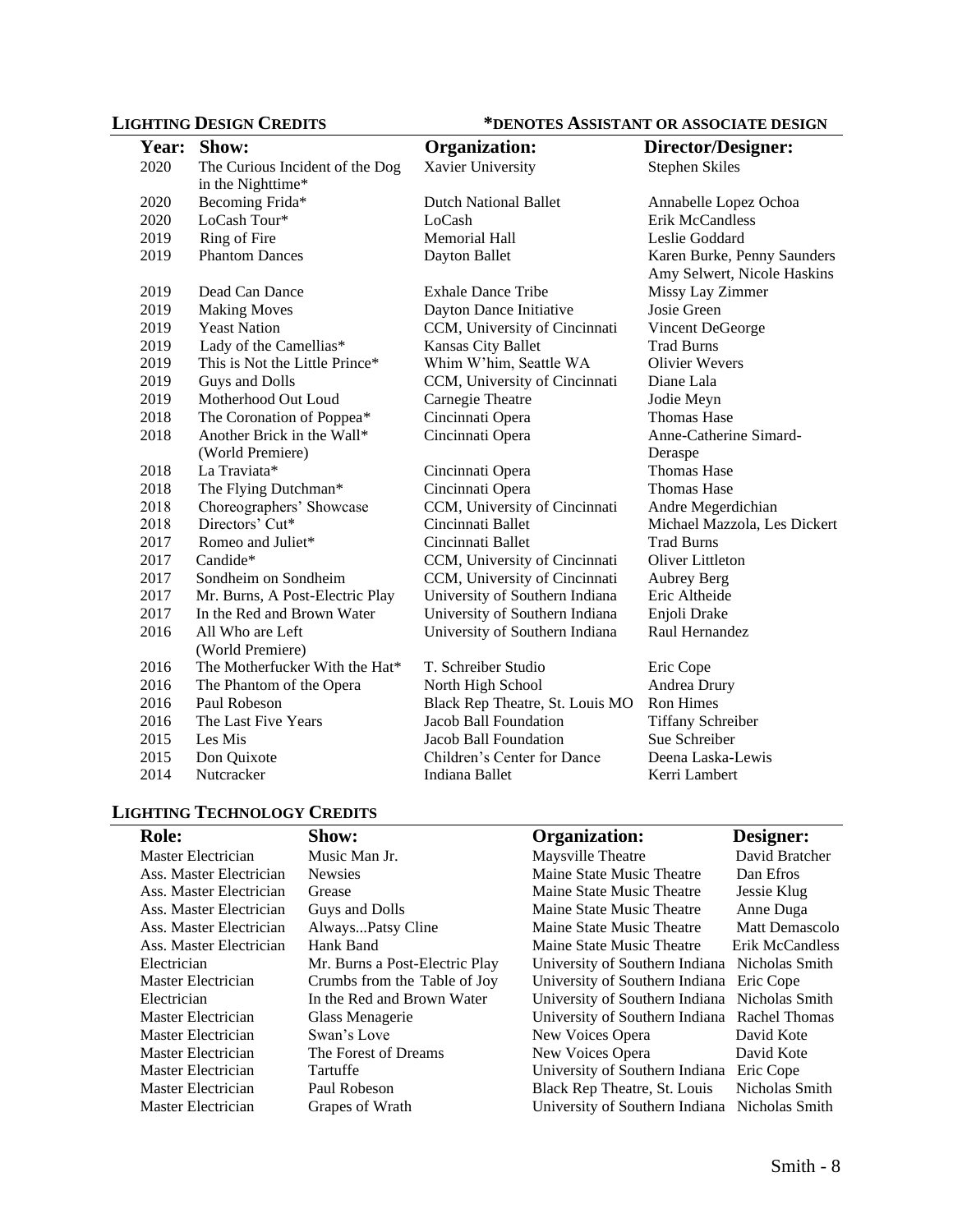| Master Electrician   | All Who Are Left                      | University of Southern Indiana                 | Nicholas Smith |
|----------------------|---------------------------------------|------------------------------------------------|----------------|
| Master Electrician   | The Phantom of the Opera              | North High School                              | Nicholas Smith |
| Electrician          | Outside Mullingar                     | New Harmony Theatre                            | Eric Cope      |
| Electrician/Spot Op  | The Full Monty                        | New Harmony Theatre                            | Eric Cope      |
| Electrician          | On Golden Pond                        | New Harmony Theatre                            | Eric Cope      |
| Electrician          | Spring Awakening                      | University of Southern Indiana Erik McCandless |                |
| Electrician/Board Op | Picnic                                | University of Southern Indiana Eric Cope       |                |
| Electrician          | Arcadia                               | University of Southern Indiana Nicholas Smith  |                |
| Electrician          | 25 <sup>th</sup> Annual Putnam County | University of Southern Indiana Rachel Thomas   |                |
|                      | Spelling Bee                          |                                                |                |
| Electrician          | Mr. Burns, A Post-Electric Play       | University of Southern Indiana Nicholas Smith  |                |
| Master Electrician   | The Last Five Years                   | Jacob Ball Foundation                          | Nicholas Smith |
| Master Electrician   | Les Mis                               | Jacob Ball Foundation                          | Nicholas Smith |
| Master Electrician   | Don Ouixote                           | Children's Center for Dance                    | Nicholas Smith |
| Master Electrician   | Nutcracker                            | Indiana Ballet                                 | Nicholas Smith |

### **SOUND DESIGN CREDITS**

|      | Year: Show:              | <b>Organization:</b> | Director:    |  |
|------|--------------------------|----------------------|--------------|--|
| 2016 | The Phantom of the Opera | North High School    | Andrea Drury |  |
| 2015 | Ragtime                  | North High School    | Andrea Drury |  |
|      |                          |                      |              |  |

### **PROJECTION DESIGN CREDITS**

|      | Year: Show:                  | <b>Organization:</b>           | Director:        |
|------|------------------------------|--------------------------------|------------------|
| 2015 | Crumbs From the Table of Joy | University of Southern Indiana | Elliot Wasserman |

### **LIGHTING TECHNOLOGY CREDITS**

| <b>Role:</b> | Show:                  | <b>Organization:</b>                       | Director: |
|--------------|------------------------|--------------------------------------------|-----------|
| Gaffer       | It Came From the Stars | Forbidden Circle Production Co. Troy Davis |           |

### **RELATED SKILLS**

Proficiency in GrandMA consoles, High End Hog console family, ETC Eos console series, and Strand console series.

Moving Light Programming, Vectorworks, Beamwright, Lightwright, ESP Vision, MA3D, Light Converse, AutoCAD, Qlab 4, Computer Networking, Photoshop, Live Audio Mixing, Soldering, Fixture Maintenance and Repair, Green Hippo Visualization, Theatre Education, Scenic Carpentry, MS Office.

### **CERTIFICATIONS AND LICENSES**

Valid Class-C Driver's License CPR, First Aid, AED Certification Dante, Level 3 Certification Forklift Operator's License Telehandler Operator's License

### **PROFESSIONAL AFFILIATIONS**

**SETC** USITT